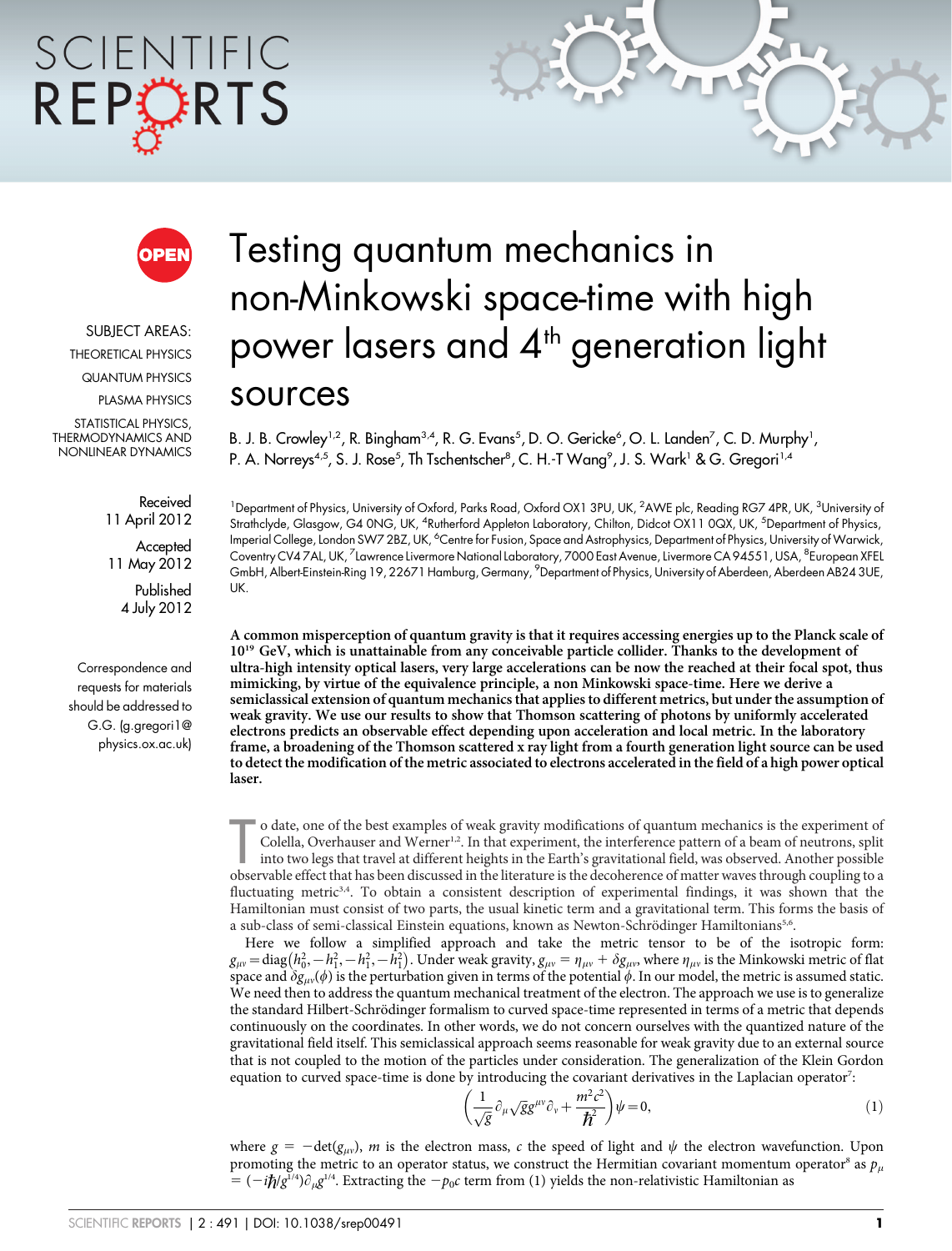$$
\mathcal{H} = h_0 mc^2 - \frac{1}{2m} \frac{h_0^{1/2}}{\sqrt{g}} p_a \sqrt{g} g^{ab} p_b \frac{h_0^{1/2}}{\sqrt{g}},
$$
 (2)

where latin indices are used for the spatial components (with  $p \equiv p_a$ ), while greek letters are used for 4-vectors. Finally the effect of an external electromagnetic field A(i.e., the probe field in a Thomson scattering experiment) is introduced into the Hamiltonian (2) via a gauge transformation  $p\rightarrow p-eA$ , where *e* is the electron charge.

The specific form of the coefficients  $h_0$  and  $h_1$  depends on the chosen metric, and limited by the requirement that the Ricci curvature should be zero or second order in the acceleration. In the weak gravity limit we can expand the metric coefficients in terms of exponentials, such that  $h_0 = e^{\phi}$  and  $h_1 = e^{\xi \phi}$ , where the Rindler metric<sup>1</sup> applies for  $\xi = 0$ , and the Schwarzschild metric for  $\xi = -1$ . The exponential factors in the metric coefficients are associated with a localized gravity. In order to emulate a gravitational-like field in the laboratory we use the principle of conform equivalence whereby the system (electron plus probe field) is equivalently described by a space-time metric which yields the same dynamical behavior. In a terrestrial laboratory, such a metric should not affect the electromagnetic field and the only non-trivial metric with this property is the variable mass metric  $(h_0 = h_1)$ .

#### Results

Let's consider the case of an electron oscillating in the field produced by the superposition of two laser beams with orthogonal polarizations, with vector potential  $A = A_0 + A_1$ , and  $A_0 \cdot A_1 = 0$ . We take  $A_0$  to be a strong low-frequency optical laser field in which the motion of the electron can be treated classically, such that  $\ket{e\mathbf{A}_0} \gg (\hbar m \omega_0^3)^{1/2}$ , with  $\omega_0$  the field frequency. Let the field component  $A_1$  be a relatively weak perturbative high frequency (x ray) laser field, the effects of which on the electron are treated quantumlaser field, the effects of which on the electron are treated quantum-<br>mechanically. Hence,  $|e\mathbf{A}i| \ll (h m \omega_1^3)^{1/2}$ , with  $\omega_1 \gg \omega_0$ . We can decompose the canonical momentum as  $(p - eA)^2 \sim (p_1 - eA_1)^2$  $+( \gamma_0 m c v_0)^2$ , where  $\gamma_0 = (1 - v_0^2/c^2)^{-1/2}$ , and  $v_0 = |\mathbf{v}_0|$  is the velocity of the electron due to the optical laser field only, which yields that the energy of the electron as  $E = [(\mathbf{p}_1 - e\mathbf{A}_1)^2 c^2 + \gamma_0^2 m^2 c^4]^{1/2}$ . Replacing  $\gamma_0$  with a function of the space-time coordinates alone puts this equation in a form that is conform equivalent to a general relativistic Hamiltonian with metric given by  $h_0 = h_1 = \gamma_0 = e^{\phi}$ , with acceleration a= $\dot{\mathbf{v}}_0 = c^2 \gamma_0^{-2} \nabla \phi$ . This transformation can be achieved for a single electron by replacing  $\gamma_0$  with the first integral of the equation of motion in the field  $A_0$ . What that we have obtained in this way corresponds to the variable mass metric model ( $\xi = 1$ ), so called because the Hamiltonian form for the energy is the same as that for a particle in Minkowski space-time whose mass varies proportionally to  $h_0 = h_1$ . For a system of many electrons, we assume that the effective extent of the system is small compared with the amplitude of the motion. This means either the electrons occupy a small region or the probed region is small. The underlying idea that dynamical processes confined to one (space) dimension can affect the other dimensions via a distorsion of the metric is not new and has appeared in extended versions of general relativity such as Kaluza-Klein<sup>9,10</sup>.

Scattering of x-ray photons by electrons accelerated in the field of an optical laser. Our goal is to design an experiment where it may be possible to test some aspects of general relativity in the laboratory by emulating the variable mass metric through the acceleration of electrons in an intense optical laser field (which corresponds to the field  $A_0$ ), and by probing them by scattering of x ray photons (given by the field  $A_1$ ). Thanks to the development of chirped pulse amplification of optical laser light $11$ , state-of-art laser systems can now achieve focused intensities  $I \lesssim 10^{20} \text{ W/cm}^2$ , thus being able to accelerate the electron to unprecedented values:

$$
a = \left| \frac{e\dot{\mathbf{A}}_0}{m} \right| = 4.8 \times 10^{16} I^{1/2} \text{ cm/s}^2 \tag{3}
$$

This poses as an ideal tool to study weak gravity models $12-14$ . For the field  $A_1$  let's take instead the one generated with a fourth generation source, or Free Electron Laser (FEL)<sup>15</sup>. Without loss of generality, for the rest of the paper we will replace  $p_1$  by p, and  $A_1$  by A.

For the present, we assume that the scattering takes place on a sufficiently short timescale ( $t \le c/a$ ) and is confined to a region of FEL spot in which the acceleration field is relatively homogeneous. Accordingly, a can be considered to be constant. More importantly, in an accelerated frame, the conservation of particles does not always hold. Indeed, the most prominent manifestation of quantum gravity is that black holes radiate energy at the universal temperature - the Hawking temperature<sup>16</sup>. This is a quite general fact, not confined to black holes. As shown by Davies, Unruh and Fulling<sup>17-19</sup>, an observer in a uniformly accelerated frame experiences the surrounding vacuum as filled with thermal radiation with temperature  $T_{DU}$  =  $\hbar a/2\pi k_B c = 4.05 \times 10^{-23} a$  K (k<sub>B</sub> is the Boltzmann constant). However, when  $mc^2$ ,  $\hbar \omega_1 \gg k_B T_{DU}$ , the change in the number of electrons and x ray photons will be negligible (a restatement of the fact that we are still in the weak field limit, well below the Schwinger limit).

As it is customary, we regard the scattering part of the Hamiltonian to be determined solely by the  $A^{\dagger} \cdot A$  term. Indeed, for an ensemble of weakly-coupled free electrons (e.g., an ideal electron gas) the polarization contribution from second order terms involving  $p \cdot A$  terms can be neglected. This is particularly true to the scattering of x rays if the FEL photon energy is much higher than the plasma frequency of the electron gas<sup>20</sup>. Thus the effective interaction Hamiltonian for the scattering of radiation from an ensemble of electrons in a local gravitational field and confined in a volume  $V = \int \sqrt{\gamma} d^3x$  is

$$
\mathcal{H}' = \frac{e^2}{2m} \int_V e^{-\phi} A^{\dagger}(r) \cdot A(r) \rho(r) \sqrt{\gamma} d^3 x,\tag{4}
$$

where  $\rho(\mathbf{r})$  is the electron density operator, and  $\sqrt{\gamma} = \sqrt{-\det(g_{ab})} = e^{3\phi}$  is the Jacobian of the induced metric on the 3-dimensional spatial manifold. We use a second quantized representation for the electromagnetic field,

$$
\mathbf{A}(\mathbf{r}) = -i\sqrt{\frac{\hbar}{V\epsilon_0}} \sum_{\mathbf{k},\epsilon} \frac{\epsilon e^{i\mathbf{k}\cdot\mathbf{r}}}{\sqrt{\omega}} a_{\mathbf{k},\epsilon},
$$
(5)

where  $a_{k,\epsilon}$  is the annihilation operator for a photon in a state of wavenumber k, frequency  $\omega$ , polarization  $\epsilon$ , and  $\epsilon_0$  is the vacuum permittivity. Such a representation follows directly from Eq. (1) with the variable mass metric when  $m = 0$ . Since the variable mass metric only affects particles with a finite rest mass, photons are unaffected by it. We note that in the weak gravity limit, when pair creation is negligible, the vacuum state remains unchanged, and the Bogolubov transformation is not required. Consequently the standard representation of the electromagnetic field in Minkowski space-time is applicable.

Calculation of the differential cross section. The double differential scattering cross section for the x ray photons is given in the Born approximation as:

$$
\frac{d^2\sigma(q,\omega)}{d\omega_f d\Omega} = \frac{V}{c} \mathcal{D} \sum_{f} \int \langle \langle \beta; \mathbf{k}_i, \epsilon_i | \mathcal{H}'(t/2) | \alpha; \mathbf{k}_f, \epsilon_f \rangle
$$
  
 
$$
\times \langle \alpha; \mathbf{k}_f, \epsilon_f | \mathcal{H}'(-t/2) | \beta; \mathbf{k}_i, \epsilon_i \rangle \rangle dt,
$$
 (6)

where  $\beta$  ( $\alpha$ ) refers to the initial (final) electron state,  $\omega = \omega_i - \omega_f$  is the change in x ray photon frequency due to scattering, and  $q = k_i$ the corresponding change in photon wavenumber,  $\epsilon_i$  ( $\epsilon_f$ ) the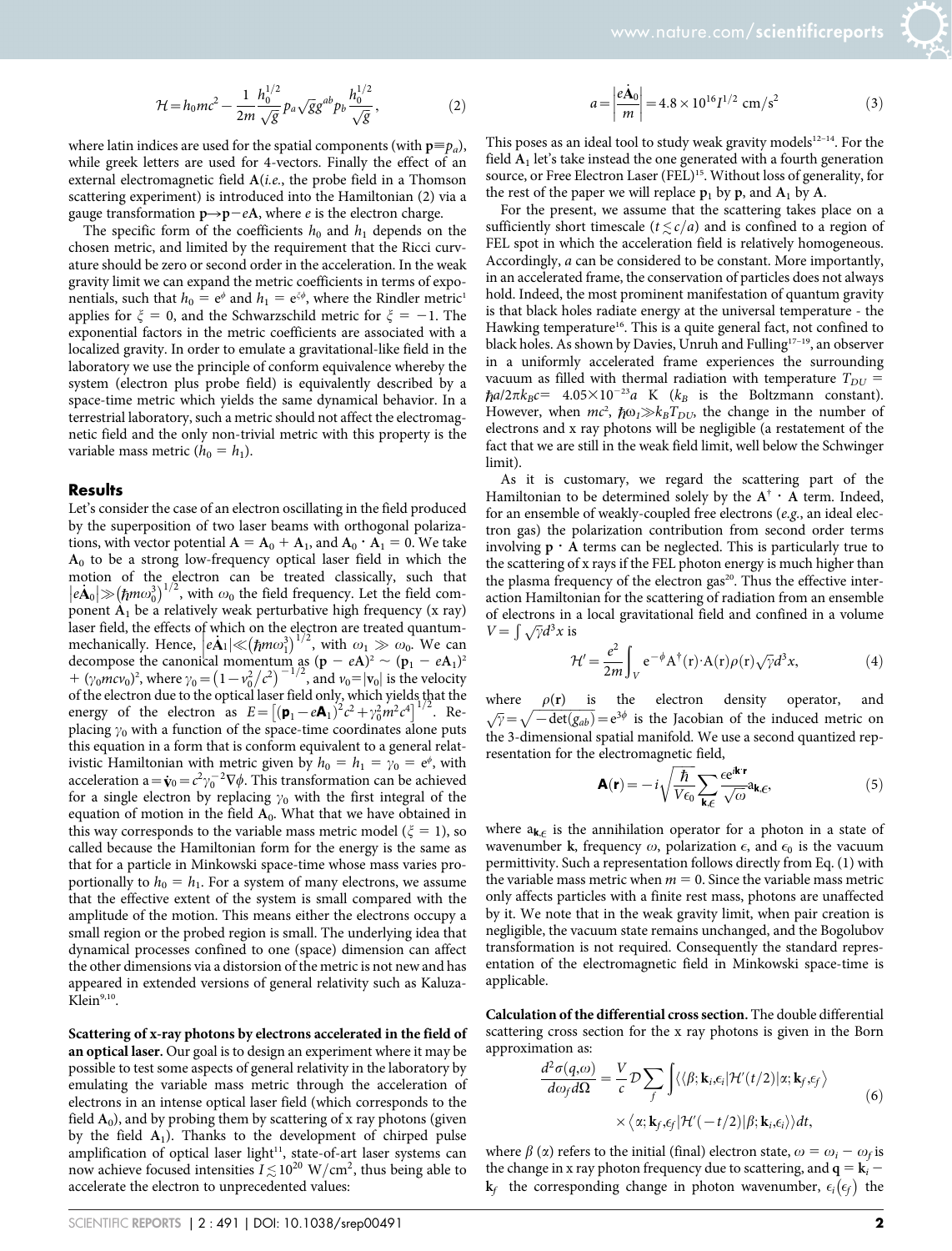initial (final) polarization, and  $\mathcal{D} = V \omega_f^2$  $\sqrt{8\pi^3c^3}$  is the density of final states. Nis the total number of electrons in the scattering volume. We then obtain (see supplementary information):

$$
\frac{d^2\sigma(\mathbf{q},\omega)}{d\omega_f d\Omega} = Nr_e^2(\epsilon_f \cdot \epsilon_i) \frac{\omega_f}{\omega_i} S(\mathbf{q} + i\lambda \mathbf{a}/c^2, \omega),
$$
 (7)

where  $r_e$  is the classical electron radius, and  $S(k = q + i\lambda a/c^2, \omega)$  is the density-density (Van Hove) correlation function<sup>21</sup>, for particles undergoing collective acceleration a. The coefficient  $\lambda$  depends on the choice of the metric, and for the variable mass metric defined above yields  $\lambda = 2$  (see supplementary information). Eq. (7) is formally identical to the formula describing the scattering of photons from an ensemble of electrons in the absence of a gravitational (or acceleration) field<sup>21</sup>. The effect of acceleration, however, is to introduce an imaginary component into the scattering wavenumber. The density-density correlation (or dynamical form factor) function is given  $by<sup>21</sup>$ 

$$
S(\mathbf{k},\omega) = \frac{1}{2\pi N} \int_{-\infty}^{\infty} \left\langle \rho_{-\mathbf{k}}^{\dagger}(t/2)\rho_{-\mathbf{k}}(-t/2) \right\rangle e^{i\omega t} dt, \qquad (8)
$$

where  $\rho_{\bm{k}}(t) = \sum_{j=1}^{N} e^{i\bm{k}\cdot\bm{r}_j(t)}$ , is the spatial Fourier transform of the density operator, and  $\langle \ldots \rangle$  denotes a time average over the scattering process. We also note that Eq. (8) is written in the less common timesymmetric form $21$ , which is more appropriate to non-equilibrium systems. This preserves the reality of the density-density correlation function for any value of  $k$  and  $\omega$ , which is an essential requirement since the differential cross section represents an experimental observable (i.e., the number of scattered photons).

The next step in the evaluation of Eq. (8) is to write the position operator for the *j*-th electron as  $\mathbf{r}_i(t) = \mathbf{r}_{i0}(t) + \mathbf{R}(t)$ , where  $\mathbf{r}_{i0}$  represents the background thermal motion of each electron, and R is the superimposed collective motion induced by the optical laser pulse. Without loss of generality, let us assume that we probe the ensemble at the time when all the electrons are at the peak of the laser acceleration (we denote this time as  $t = 0$ ) and hence, for small times  $R(t)$  $=$  at<sup>2</sup>/2, which can be substituted into Eq. (8). In the case of uniform acceleration, during which the motion of the electrons is assumed to be non-relativistic, and ignoring a constant normalization factor, we readily obtain (details provided in the supplementary information)

$$
S(\mathbf{k},\omega) = \frac{c}{\sqrt{\pi\lambda a}} \int S^{0}(\mathbf{q},\omega') \exp\left[-\frac{c^{2}(\omega-\omega')}{\lambda a^{2}}\right] d\omega',
$$
 (9)

where  $S^0({\bf q},\omega)$  is the usual equilibrium structure factor calculated at  $t = 0$ , with  $q = Re(k)$ . We notice that for  $a \rightarrow 0$  we have  $S(k, \omega) =$  $S^0(\mathbf{q}, \omega)$  as expected.

The case of a dilute electron gas. In order to estimate the relative importance of the acceleration correction to the structure factor, let us consider the case of a weakly interacting electron gas in thermal equilibrium at the temperature T. In this case  $S^0(\mathbf{q}, \omega)$  takes a simple Gaussian profile<sup>21</sup>, and from Eq. (9) we obtain

$$
S(k,\omega) = \sqrt{\frac{m}{2\pi q^2 k_B T_{eff}(q,a)}} \exp\left[-\frac{m}{2q^2 k_B T_{eff}(q,a)} \left(\omega - \frac{\hbar q^2}{2m}\right)^2\right], (10)
$$

where,

$$
T_{\text{eff}}(q,a) = T + \lambda \frac{ma^2}{2k_B q^2 c^2}.
$$
 (11)

Eq. (10) also implies that the outgoing photon carries an uncertainty in energy expressed as  $\hbar \Delta \omega = \hbar q \left[ k_B \left( T_{\text{eff}} - T \right) / m \right]^{1/2} = \sqrt{2 \lambda} \pi k_B T_{DU}$ , and is consistent with the energy uncertainty imposed by the motion of the electrons being non-relativistic. Eqs. (7) and (10) are the main result of our work. They show that the scattering of photons from an ensemble of accelerated electrons is seen as if those electrons are in



Figure 1 | Proposed experimental setup. A high-energy laser excites a pulsed gas jet creating a plasma with electron density  $\sim 10^{19}$  cm<sup>-3</sup>. A highintensity CPA optical laser beam then accelerates the electrons while the FEL probes them with synchronized x ray pulses in a collinear geometry.

thermal equilibrium at an effective temperature  $T_{\text{eff}}$ , which depends on the acceleration. Moreover, this effective temperature scales with the metric parameter,  $\lambda$  (or  $\xi$ ), providing, for the first time, a direct way to determine the validity of the models of quantum mechanics in curved space-time, and the specific details of the coupling between classical and quantized fields. Previous work done by solving a generalized form of the Dirac equation in curved space-time has also shown that the metric can have observable effects<sup>22</sup>. In fact, it was suggested that energy levels shifts in atoms could arise from the local curvature, although at scales not currently achievable in a laboratory.

#### **Discussion**

Let us now consider the implication of Eq. (10) in a scattering experiment as laid out in Figure 1. To limit velocity dispersion between the high intensity optical laser and the FEL, the thermal electrons are generated in a  $\sim$ 0.2 mm long channel by ionization of an underdense low atomic number gas jet (Figure 1), driven by focussing a high energy ( $\sim$ 100 J) long-pulse ( $\sim$ 1 ns) laser beam. The electron densities will be in excess of  $\sim 10^{19}$  cm<sup>-3</sup> and temperatures  $\sim$ 200 eV<sup>23</sup>. We will now assess the feasibility of measuring the effective temperature within current facilities. We write  $q^2 \approx 2(\omega_1/c)^2(1 \mu$ ), where  $\mu$  is the cosine of the scattering angle ( $\mu \approx 0.96$  for 15<sup>o</sup> scattering angle). In practical units,

$$
T_{eff} - T = 1.4 \times 10^{-19} \frac{\lambda I[W/cm^2]}{(\omega_1[\text{keV}])^2 (1 - \mu)} \text{eV}
$$
 (12)

Assuming that the acceleration field is produced with an optical laser with intensity  $I \sim 10^{19}$  W/cm<sup>2</sup>, and the thermal electrons (at  $T \sim$ 200 eV) are probed with  $\omega_1 \sim 0.5$  keV x ray photons in forward scattering geometry (see Figure 1), we get  $T_{\text{eff}} - T \sim 300 \text{ eV}$ . This is readily within our experimental capabilities owing to the recent development of Thomson scattering in the x ray regime<sup>24,25</sup>. Simple estimates indicate that, with  $\sim 10^{13}$  photons/pulse in the FEL beam, we should expect  $> 40$  photons/shot detected. A few shots would then be sufficient for obtaining high quality spectra<sup>24</sup>.

Ideally, we would perform the experiment to probe electrons scattering from the point of maximum acceleration and zero velocity, which sets the pulse duration of the FEL to less than a femtosecond. Recent developments in free electron laser operations have indeed shown that such short pulse duration ( $\lesssim$  1 fs) in the x ray regime is possible<sup>26</sup>. At present, the temporal synchronization of optical and x ray pulses has been demonstrated at the few fs level<sup>27</sup>, but work to reduce it below to  $\sim$ 1 fs is underway<sup>28</sup>. Limitation in the pulse duration and temporal synchronization would also introduce a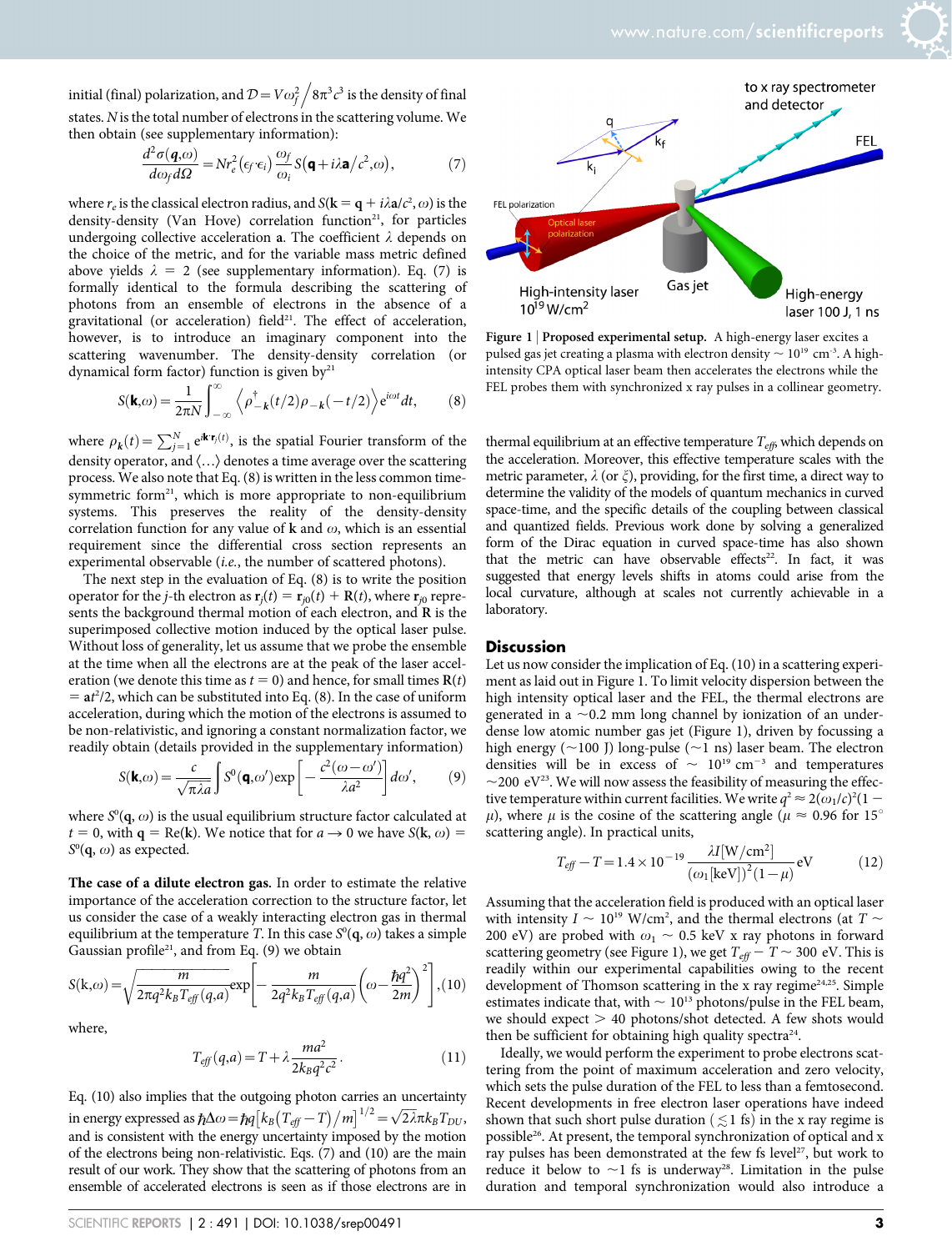

superimposed chirp in the scattered light due to the varying Doppler shift of electrons at high velocity and modest acceleration. Since the electrons will oscillate primarily along the direction of the optical laser polarization, this effect can be removed in the measured spectrum by choosing the geometry of the experiment such that the scattering wavenumber, q, is perpendicular to the polarization axis, as shown in Figure 1.

While a high power laser, an FEL, as well as a long pulse highenergy laser beam are not currently available on a single end-station, suggestions for such a facility have been already put forward both at the Linac Coherent Light Source (LCLS) in Stanford (CA) and at the European XFEL in Desy (Germany). Indeed, the scientific case described in this letter is very compelling and our estimates indicate that a direct test of the semiclassical theory of quantum mechanics in curved space-time will become possible.

- 1. Kiefer, C. Quantum Gravity (Oxford, 2007).<br>2. Overhauser, A. W. & Collela, R. Observation of
- 2. Overhauser, A. W. & Collela, R. Observation of Gravitationally Induced Quantum Interference. Phys. Rev. Lett. 33, 1237–1239 (1974).
- 3. Wang, C., Bingham, R. & Mendonca, J. T. Quantum gravitational decoherence of matter waves. Class. Quantum Grav. 23, L59–L65 (2006).
- 4. Bonifacio, P. et al. Dephasing of a non-relativistic quantum particle due to a conformally fluctuating spacetime. Class. Quantum Grav. 26, 145013 (30pp) (2009).
- 5. Penrose, R. Quantum computation, entanglement and state reduction. Phil. Trans. R. Soc. 356, 1927–1939 (1998).
- 6. Carlip, S. Is quantum gravity necessary? Class. Quantum Grav. 25, 154010 (6pp)  $(2008)$
- 7. Birrel, N. D. & Davies, P. C. W. Quantum Fields in Curved Space (Cambridge, 1994).
- 8. Barros, Jr., C. C. Quantum mechanics in curved space-time. Eur. Phys. J. C 42, 119–126 (2005).
- 9. Carvalho, J. C. & Lima, J. A. S. Uniform Newtonian models with Variable Mass. Gen. Relat. Gravit. 23, 455–463 (1991).
- 10. Overduin, J. M. & Wesson, P. S. Kaluza-Klein Gravity. Phys. Rep. 283, 303–378 (1997).
- 11. Strickland, D. & Mourou, G. Compression of amplified chirped optical pulses. Opt. Commun. 55, 447–449 (1985).
- 12. Chen, P. & Tajima, T. Testing Unruh Radiation with Ultraintense Lasers. Phys. Rev. Lett. 83, 256–259 (1999).
- 13. Mourou, G. A., Tajima, T. & Bulanov, S. V. Optics in the relativistic regime. Rev. Mod. Phys. 78, 309–371 (2006).
- 14. Brodin, G. et al. Laboratory soft x-ray emission due to the Hawking-Unruh effect? Class. Quantum Grav. 25, 145005 (11pp) (2008).
- 15. Emma, P. et al. First lasing and operation of an øangstrom-wavelength freeelectron laser. Nature Photonics 4, 641-647 (2010).
- 16. Hawking, S. W. Black hole explosions? Nature 248, 30–31 (1974).
- 17. Davies, P. C. W. Scalar production in Schwarzschild and Rindler metrics. J. Phys. A 8, 609–616 (1975).
- 18. Unruh, W. G. Notes on black-hole evaporation. Phys. Rev. D 14, 870–892 (1976).
- 19. Davies, P. C. W. & Fulling, S. A. Radiation from moving mirrors and from black holes. Proc. R. Soc. Lond. A 356, 237-257 (1977).
- 20. Sakurai, J. J. Advanced Quantum Mechanics (Redwood, CA, 1987).
- 21. Hansen, J. P. & McDonald, I. R. Theory of Simple Liquids (Academic Press, 2005).
- 22. Parker, L. One-electron atom in curved space-time. Phys. Rev. Lett. 44, 1559–1562 (1980).
- 23. Gregori, G. et al. Effect of Nonlocal Transport on Heat-Wave Propagation. Phys. Rev. Lett. 92, 205006 (2004).
- 24. Glenzer, S. H. & Redmer, R. X-ray Thomson scattering in high energy density plasmas. Rev. Mod. Phys. 81, 1625–1663 (2009).
- 25. Fäustlin, R. et al. Observation of Ultrafast Nonequilibrium Collective Dynamics in Warm Dense Hydrogen. Phys. Rev. Lett. 104, 125002 (2010).
- 26. Martin, I. P. S. & Bartolini, R. Comparison of short pulse generation schemes for a soft x-ray free electron laser. Phys. Rev. ST Accel. Beams 14, 030702 (2011).
- 27. Tavella, F. et al. Few-femtosecond timing at fourth-generation X-ray light sources. Nature Photonics 5, 162–165 (2011).
- 28. Schultze, M. et al. Delay in photoemission. Science 328, 1658–1662 (2010).

#### ACKNOWLEDGEMENTS

This work was partially supported by AWE and the Science and Technology Facilities Council of the United Kingdom.

#### Author contributions

GG conceived this project. BJBC, with support from GG, performed the calculations and theoretical analysis. BJBC, RB and GG wrote the manuscript. Additional experimental and theoretical contributions were provided by RGE, DOG, OLL, CDM, PAN, SJR, TT, CHTW and ISW.

#### Additional information

Supplementary information accompanies this paper at [http://www.nature.com/](http://www.nature.com/scientificreports) [scientificreports](http://www.nature.com/scientificreports)

Competing financial interests: The authors declare no competing financial interests.

License: This work is licensed under a Creative Commons

Attribution-NonCommercial-NoDerivative Works 3.0 Unported License. To view a copy of this license, visit [http://creativecommons.org/licenses/by-nc-nd/3.0/](http://creativecommons.org/licenses/by-nc-nd/3.0)

How to cite this article: Crowley, B.J.B. et al. Testing quantum mechanics in non-Minkowski space-time with high power lasers and 4th generation light sources. Sci. Rep. 2, 491; DOI:10.1038/srep00491 (2012).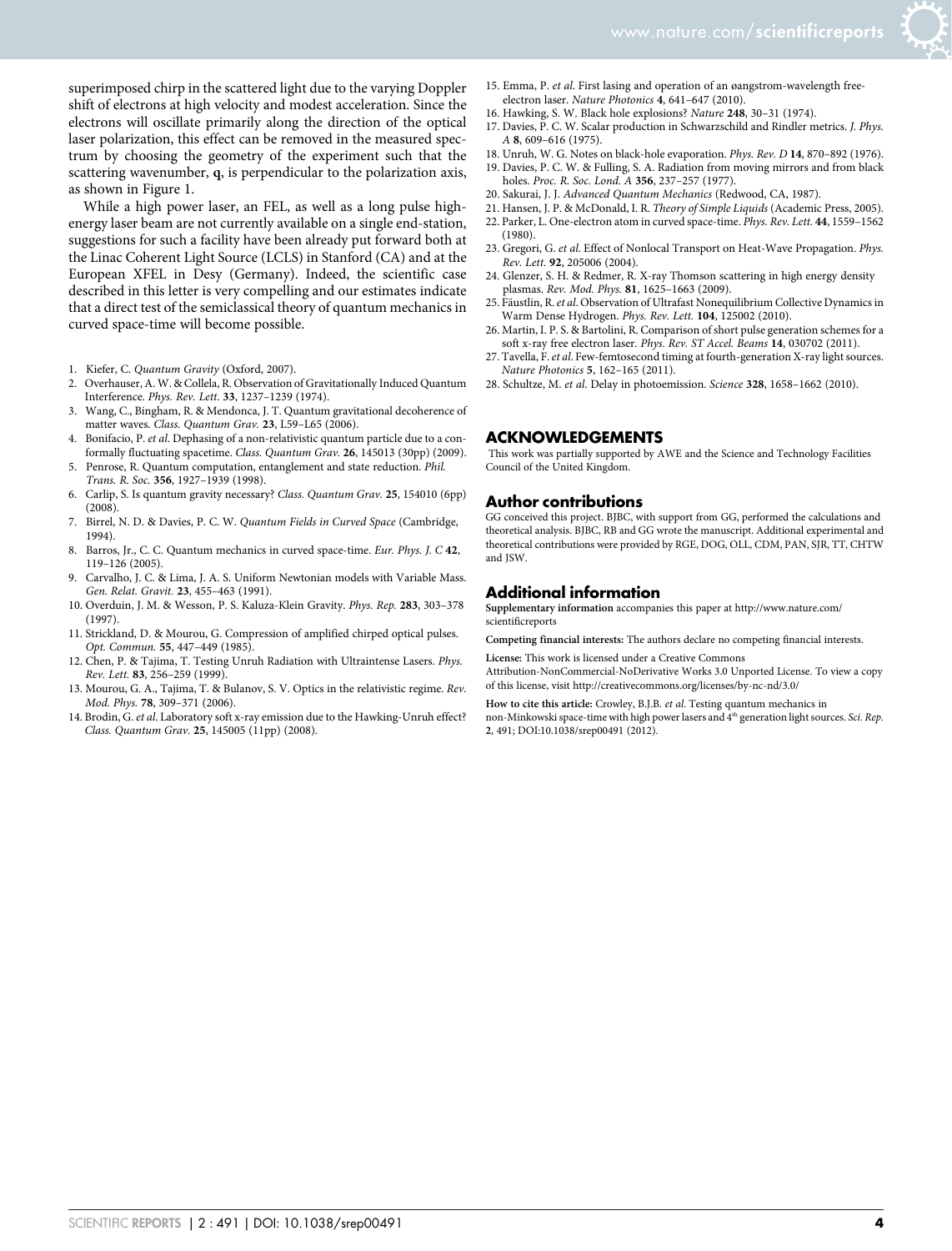### **Supplementary Information**

# **Testing quantum mechanics in non Minkowski space-time with high power lasers and 4th generation light sources**

**B.J.B. Crowley, R. Bingham, R.G. Evans, D.O. Gericke, O.L. Landen, C.D. Murphy, P.A. Norreys, S.J. Rose, Th. Tschentscher, C.H.-T. Wang, J.S. Wark, and G. Gregori**

## **Derivation of Equation (7)**

The matrix elements of the perturbation operator,  $\hat{\cal H'}$   $\equiv$   $\hat{\cal H}-\hat{\cal H_{\rm o}}=$   ${\cal H}^{'}_{\rm int}\!(0)$  , defined by equations (4) and (5) in the main paper, between the states  $(\beta, i)$ , denoting the initial state of the system, and  $(\alpha, f)$ , denoting a possible final state, in which the labels  $i, f$  denote the states of the scattered photon and  $\alpha$ ,  $\beta$  denote the states of the scatterer system, are straightforwardly given by

$$
\langle \alpha f | \hat{\mathcal{H}}' | \beta i \rangle = \frac{e^2}{2mV \epsilon_0} \frac{\mathbf{e}_f \cdot \mathbf{e}_i}{\sqrt{\omega_f \omega_i}} \int_V \langle \alpha | \hat{\rho} (\mathbf{r}) e^{-i(\mathbf{k}_f - \mathbf{k}_i - i\mathbf{\gamma})\mathbf{r}} | \beta \rangle d^3 \mathbf{r}
$$
  

$$
= \frac{e^2}{2mV \epsilon_0} \frac{\mathbf{e}_f \cdot \mathbf{e}_i}{\sqrt{\omega_f \omega_i}} \langle \alpha | \hat{\rho}_{-\mathbf{q}-i\mathbf{\gamma}} | \beta \rangle
$$
 (S.1)

where  ${\bf q} = {\bf k}_{\rm i} - {\bf k}_{\rm f}$ ,  ${\bf \gamma} = 2{\bf a}/c^2$  and

$$
\hat{\rho}_{\mathbf{k}} \equiv \int_{V} \hat{\rho}(\mathbf{r}) e^{-i\mathbf{k} \cdot \mathbf{r}} d^{3} \mathbf{r}
$$
 (S.2)

Expressing the operators in the interaction picture gives the time evolution of this matrix element according to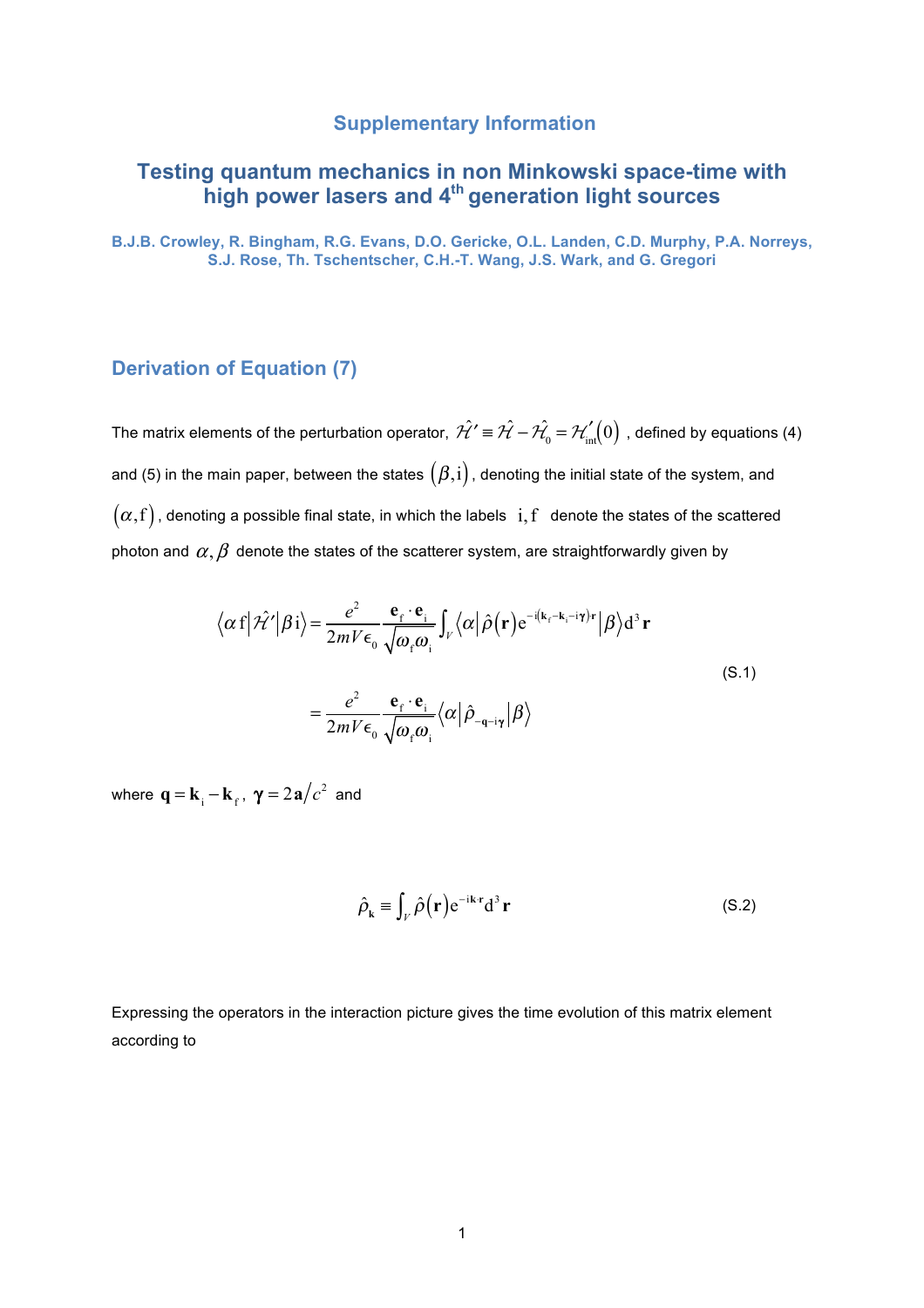$$
\langle \alpha f | \hat{\mathcal{H}}'_{int}(t) | \beta i \rangle = \frac{e^2}{2mV\epsilon_0} \frac{\mathbf{e}_f \cdot \mathbf{e}_i}{\sqrt{\omega_i \omega_i}} \langle \alpha | \hat{\rho}_{-q-i\gamma}(0) | \beta \rangle \exp\left(-i(E_{\beta i} - E_{\alpha f})t\right)
$$
  
\n
$$
= \frac{e^2}{2mV\epsilon_0} \frac{\mathbf{e}_f \cdot \mathbf{e}_i}{\sqrt{\omega_i \omega_i}} \exp\left(i(\omega_i - \omega_i)t\right) \langle \alpha | \hat{\rho}_{-q-i\gamma}(0) | \beta \rangle \exp\left(-i(\varepsilon_i - \varepsilon_i)t\right)
$$
  
\n
$$
= \frac{e^2}{2mV\epsilon_0} \frac{\mathbf{e}_f \cdot \mathbf{e}_i}{\sqrt{\omega_i \omega_i}} \exp\left(i(\omega_i - \omega_i)t\right) \langle \alpha | e^{i\hat{\mathcal{H}}_{0}t} \hat{\rho}_{-q-i\gamma}(0) e^{-i\hat{\mathcal{H}}_{0}t} | \beta \rangle
$$
  
\n
$$
= \frac{e^2}{2mV\epsilon_0} \frac{\mathbf{e}_f \cdot \mathbf{e}_i}{\sqrt{\omega_i \omega_i}} \exp\left(i(\omega_i - \omega_i)t\right) \langle \alpha | \hat{\rho}_{-q-i\gamma}(t) | \beta \rangle
$$
  
\n(S.3)

where  $\hat{\mathcal{H}}_{\rm int}^{\gamma}$  is the perturbation Hamiltonian in the interaction picture, ie as defined by  $\hat{\mathcal{H}}'_{\text{int}}(t) = \exp\left(i \hat{\mathcal{H}}_0 t\right) \hat{\mathcal{H}}' \exp\left(-i \hat{\mathcal{H}}_0 t\right)$ , and  $E_{\beta i} = \varepsilon_{\beta} + \omega_i$ ,  $E_{\alpha i} = \varepsilon_{\alpha} + \omega_i$ . Substituting according to (S.3) into equation (6) in the paper, yields

$$
\frac{d\sigma_{i}}{d\Omega_{f} d\omega_{f}} = r_{e}^{2} \frac{4\pi^{2} c^{3}}{V} \mathcal{D}_{f} \frac{\mathbf{e}_{f} \cdot \mathbf{e}_{i}}{\sqrt{\omega_{f} \omega_{f}}} \sum_{\alpha} \int_{-\infty}^{+\infty} \langle\langle\beta|\hat{\rho}_{q-i\gamma}(\frac{1}{2}t)|\alpha\rangle\langle\alpha|\hat{\rho}_{-q-i\gamma}(-\frac{1}{2}t)|\beta\rangle\rangle \exp(i(\omega_{i} - \omega_{f})t) dt
$$
\n
$$
= r_{e}^{2} \frac{4\pi^{2} c^{3}}{V} \mathcal{D}_{f} \frac{\mathbf{e}_{f} \cdot \mathbf{e}_{i}}{\sqrt{\omega_{f} \omega_{f}}} \int_{-\infty}^{+\infty} \langle\hat{\rho}_{q-i\gamma}(-\frac{1}{2}t)|\hat{\rho}_{-q-i\gamma}(\frac{1}{2}t)|\rangle \exp(i(\omega_{i} - \omega_{f})t) dt
$$
\n
$$
= \frac{N_{e}}{V} r_{e}^{2} (2\pi c)^{3} \mathcal{D}_{f} \frac{\mathbf{e}_{f} \cdot \mathbf{e}_{i}}{\sqrt{\omega_{f} \omega_{i}}} S(\mathbf{q} + i\gamma, \omega)
$$
\n
$$
= \frac{N_{e}}{V} r_{e}^{2} (2\pi c)^{3} \mathcal{D}_{f} \frac{\mathbf{e}_{f} \cdot \mathbf{e}_{i}}{\sqrt{\omega_{f} \omega_{i}}} S(\mathbf{k}_{i} - \mathbf{k}_{f} + i\gamma, \omega_{i} - \omega_{f})
$$
\n(S.4)

where  $\omega$  =  $\omega_{\rm i}$   $\omega_{\rm f}$  and  $\,$   $r_{\rm e}$  =  $e^2/4\pi\epsilon_{\rm o}$   $mc^2$   $\,$  is the classical electron radius and where the Fouriertransformed Van Hove density-density correlation function, aka the dynamic structure factor, is defined by $<sup>1</sup>$ </sup>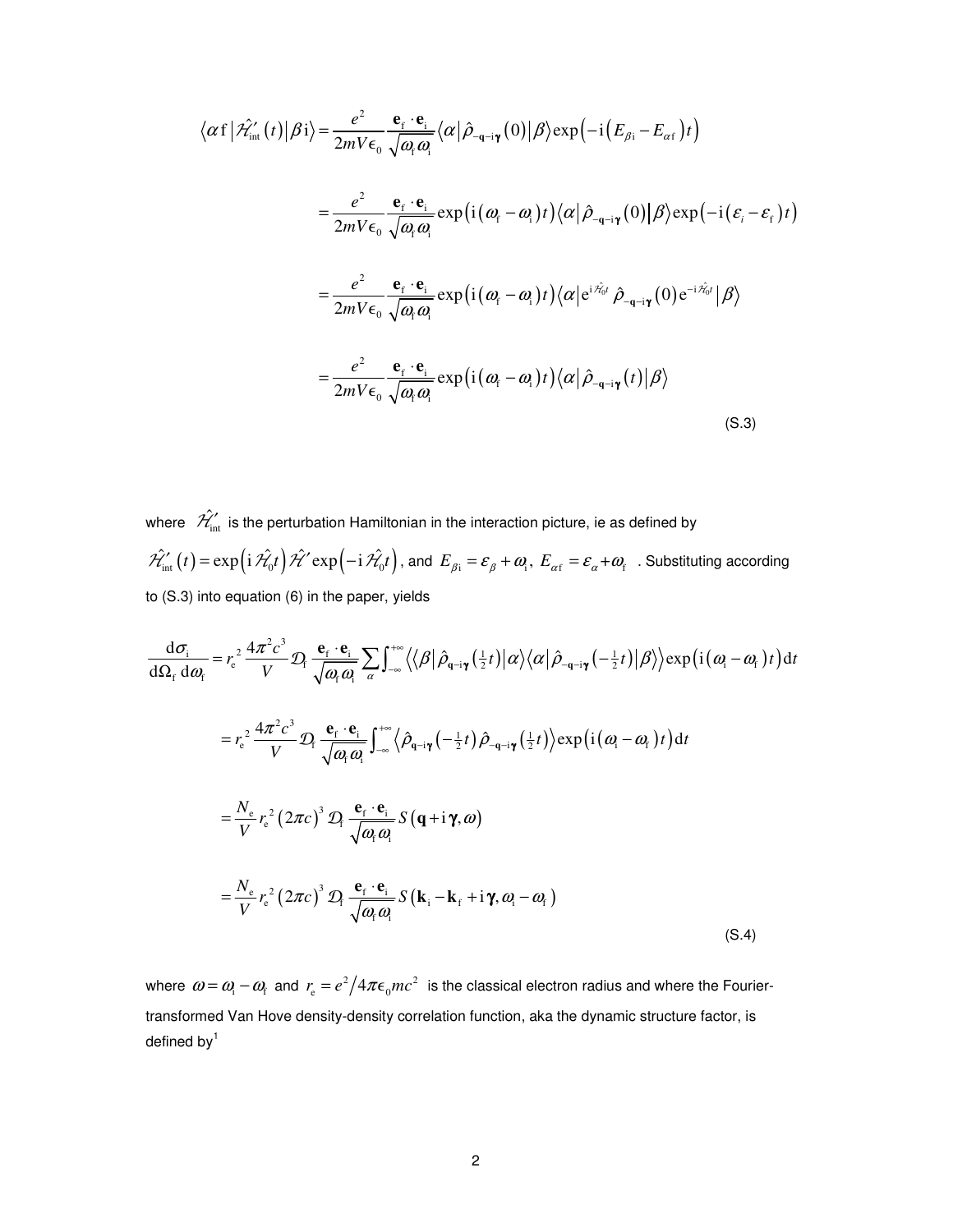$$
S(\mathbf{k}, \omega) = \frac{1}{2\pi N_{\rm e}} \int_{-\infty}^{+\infty} \langle \hat{\rho}_{\mathbf{k}^*}(\frac{1}{2}t) \hat{\rho}_{-\mathbf{k}}(-\frac{1}{2}t) \rangle \exp(i \omega t) dt
$$
  

$$
= \frac{1}{2\pi N_{\rm e}} \int_{-\infty}^{+\infty} \langle \hat{\rho}_{-\mathbf{k}}^{\dagger}(\frac{1}{2}t) \hat{\rho}_{-\mathbf{k}}(-\frac{1}{2}t) \rangle \exp(i \omega t) dt
$$
(S.5)

which incorporates the generalisation to *complex* **k** . It is readily verified that the function  $S(\mathbf{k}, \omega)$ defined by (S.5) is always real for real  $\omega$ .

Inserting the density of final states,  $\mathcal{D}_{\text{f}} = \mathcal{D}(\omega_{\text{f}}) = \frac{1 - \omega_{\text{f}}}{(2\pi c)}$  $Q_{\rm f} = \mathcal{D}\left(\omega_{\rm f}\right) = \frac{V\omega_{\rm f}^2}{\left(2\pi c\right)^3}$ *V c*  $(\omega_{\rm c}) = \frac{V \omega_{\rm f}}{V}$  $\mathcal{D}_{\rm f} = \mathcal{D}\left(\omega_{\rm f}\right) = \frac{V\omega_{\rm f}}{\left(2\pi c\right)^3}$ , into (S.4) leads to equation (7). Apart

from the presence of an imaginary part,  $\gamma$ , this is the known result<sup>2,3</sup> for the double-differential crosssection for the Thomson scattering of photons by a many-electron system.

We can further generalise the dynamic structure factor (S.5) to time-dependent non-equilibrium situations by means of

$$
S(\mathbf{k}, \omega; t) = \frac{1}{2\pi N_{\rm e}} \int_{-\infty}^{+\infty} \langle \hat{\rho}_{\mathbf{k}^*} (t + \frac{1}{2}\tau) \hat{\rho}_{-\mathbf{k}} (t - \frac{1}{2}\tau) \rangle \exp(i \omega \tau) d \tau
$$
  
\n
$$
= \frac{1}{2\pi N_{\rm e}} \int_{-\infty}^{+\infty} \langle \hat{\rho}_{-\mathbf{k}}^{\dagger} (t + \frac{1}{2}\tau) \hat{\rho}_{-\mathbf{k}} (t - \frac{1}{2}\tau) \rangle \exp(i \omega \tau) d \tau
$$
\n(S.6)

in which we have found it convenient to change the integration variable to  $\tau$ .

# **Derivation of Equations (9) – (11)**

We now consider how the dynamic structure factor (S.6) is modified by the collective acceleration and by **k** having an imaginary part. First of all there is the spatial integral involved in Fourier transforming the densities. This leads to a change in the normalisation of the integral that seems to depend on the large-scale spatial inhomogeneity and is thus regarded as indeterminate. We shall not be concerned with this factor.

The time integral is more interesting. To evaluate this, we write the position of the *j*th particle as

$$
\mathbf{r}_{j}\left(t\right) = \mathbf{r}_{0j}\left(t\right) + \mathbf{R}\left(t\right) \tag{S.7}
$$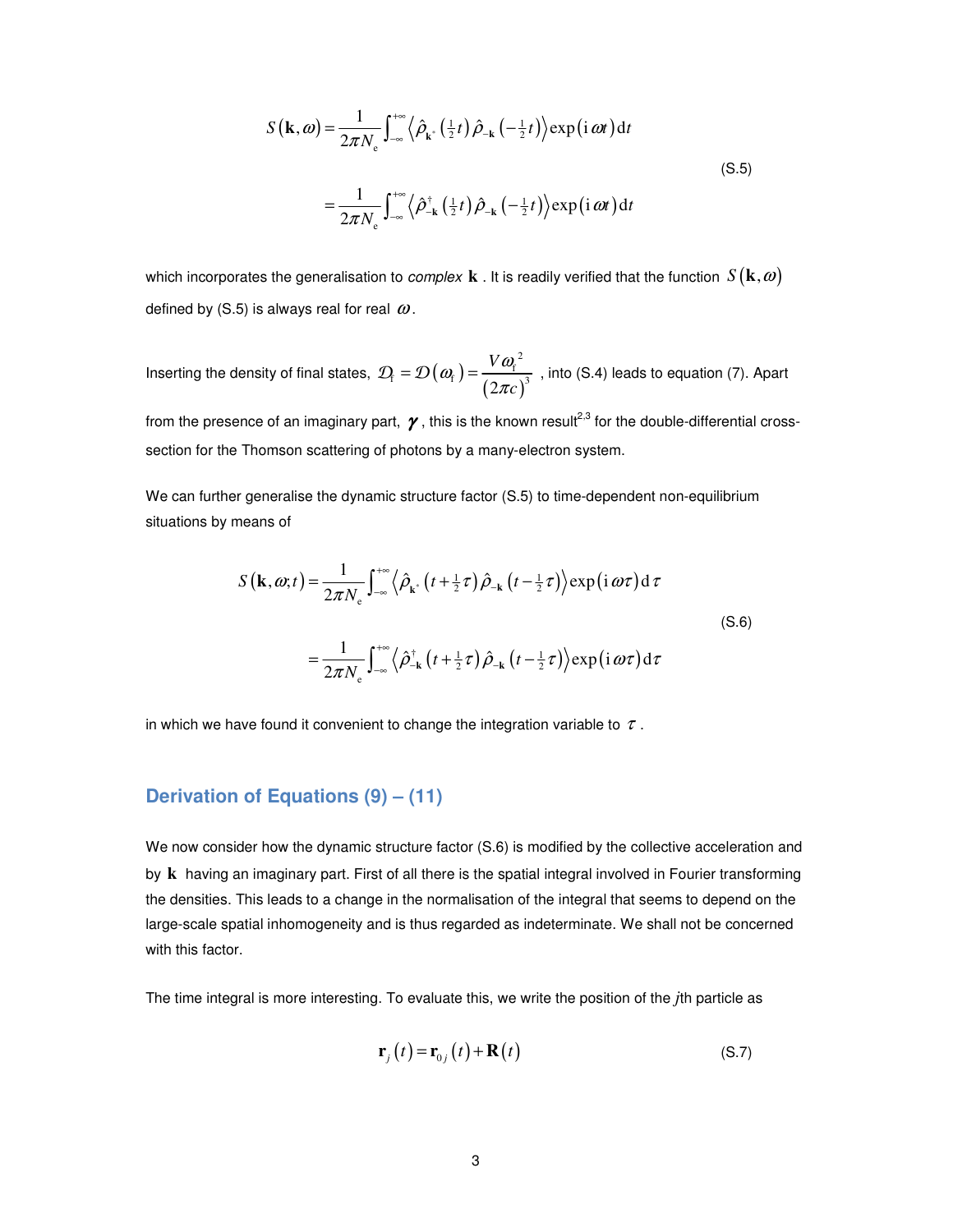in which  $\mathbf{r}_{0j}(t)$  represents the background thermal motion of each particle and the component  $\mathbf{R}(t)$ represents a superimposed collective motion that is independent of the background motion and of the individual particle labels, and where  $\mathbf{R}(t)$  is an analytic function of time which is real on  $\text{Im } t = 0$ . For a system subject to an initial drift velocity  $\mathbf{v}_0$  and a constant acceleration  $\mathbf{a}$ ,

$$
\mathbf{R}(t) = \mathbf{v}_0 t + \frac{1}{2} \mathbf{a} t^2
$$
 (S.8)

Ignoring the effect of large-scale inhomogeneities, we then have

$$
\langle \hat{\rho}(\mathbf{r},t) \hat{\rho}(\mathbf{r}',t') \rangle \approx \langle \hat{\rho}^0(\mathbf{r}-\mathbf{R}(t),t) \hat{\rho}^0(\mathbf{r}'-\mathbf{R}(t'),t') \rangle
$$
 (S.9)

where  $\hat{\rho}^0$  is the ambient equilibrium density, in the absence of any induced collective motion.

By the application of some straightforward algebra, a combination of (S.6), (S.9), (S.2) and (S.8) yields the frequency dependent part of  $S(\mathbf{k}, \omega, t)$  according to

$$
S(\mathbf{k}, \omega, t) = A(\boldsymbol{\gamma}) \int_{-\infty}^{+\infty} S^{0}(\mathbf{q}, \omega') F(\mathbf{k}, \omega - \omega'; t) d\omega'
$$
 (S.10)

where  $A(\gamma)$  is the undetermined normalisation, which is constant (independent of time) for times  $t \ll c/a$  provided that  $v_0 \ll c$ ;  $S^0(\mathbf{q}, \omega)$  is the equilibrium dynamic structure factor defined by

$$
S^{0}(\mathbf{q}, \omega) = \frac{1}{2\pi N_{\rm e}} \int_{-\infty}^{+\infty} \langle \hat{\rho}_{-\mathbf{q}}^{0\dagger}(\frac{1}{2}t) \hat{\rho}_{-\mathbf{q}}^{0}(-\frac{1}{2}t) \rangle \exp(i \omega t) dt
$$
  

$$
= \frac{1}{2\pi N_{\rm e}} \int_{-\infty}^{+\infty} \langle \hat{\rho}_{\mathbf{q}}^{0}(t) \hat{\rho}_{-\mathbf{q}}^{0}(0) \rangle \exp(i \omega t) dt
$$
(S.11)

and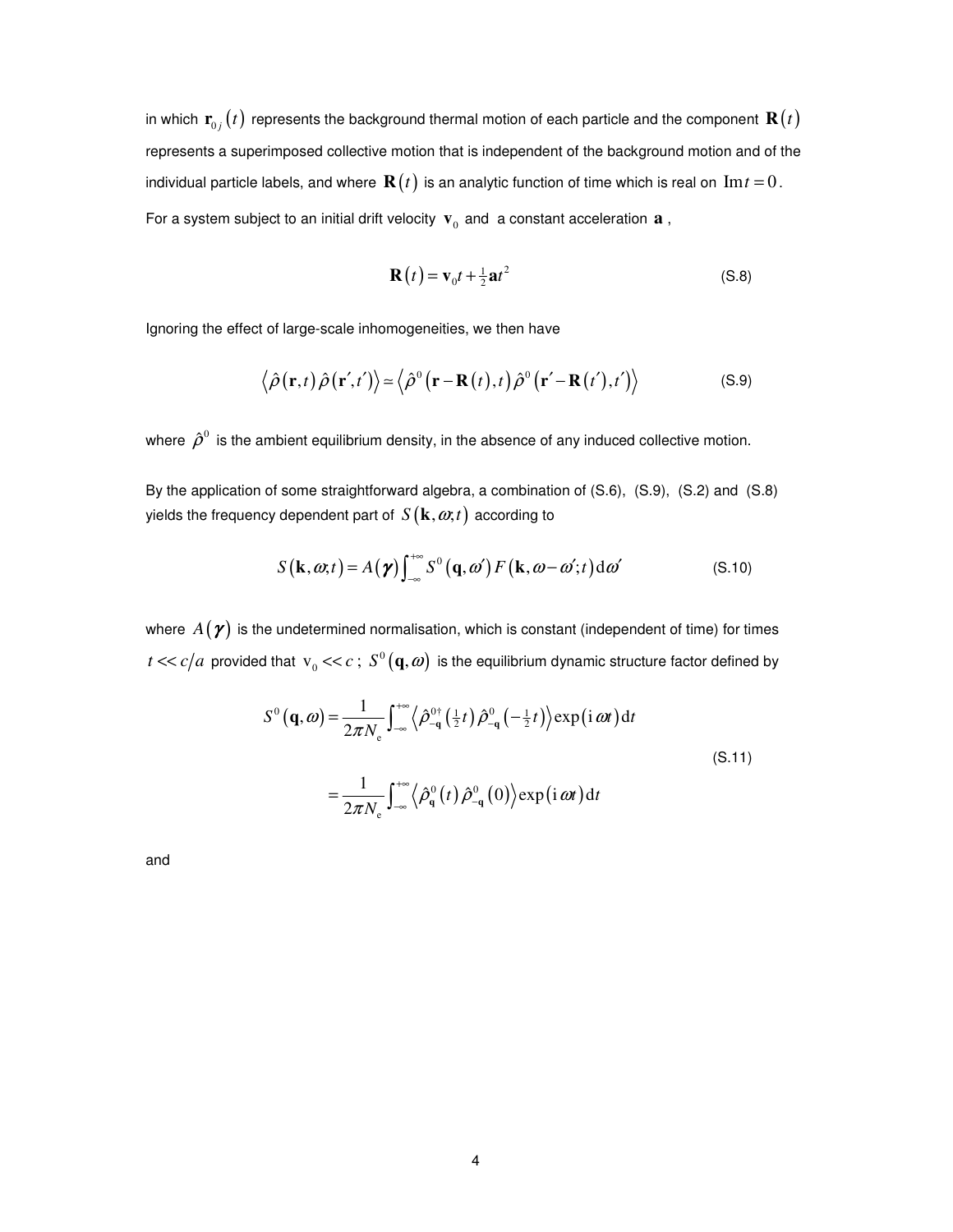$$
F(\mathbf{k}, \omega; t) = \frac{1}{2\pi} \int_{-\infty}^{+\infty} \exp\left(i\left(\omega\tau - \mathbf{k}^* \cdot \mathbf{R}\left(t + \frac{1}{2}\tau\right) + \mathbf{k} \cdot \mathbf{R}\left(t - \frac{1}{2}\tau\right)\right)\right) d\tau
$$
  
\n
$$
= \frac{e^{-2\gamma \mathbf{R}(t)}}{2\pi} \int_{-\infty}^{+\infty} \exp\left(i\left(\omega - \mathbf{q} \cdot \mathbf{v}(t)\right)\tau - \frac{1}{4}\gamma \cdot \mathbf{a}\tau^2\right) d\tau
$$
  
\n
$$
= \frac{1}{\sqrt{\pi\gamma} \cdot \mathbf{a}} \exp\left(-\frac{1}{\gamma \cdot \mathbf{a}}\left(\omega - \mathbf{q} \cdot \mathbf{v}\right)^2 - 2\gamma \cdot \mathbf{R}(t)\right)
$$
  
\n
$$
= \frac{1}{\sqrt{\pi\lambda}} \frac{c}{a} \exp\left(-\frac{c^2}{\lambda a^2}\left(\omega - \mathbf{q} \cdot \mathbf{v}\right)^2 - 2\gamma \cdot \mathbf{R}(t)\right)
$$
  
\n
$$
\approx \frac{1}{\sqrt{\pi\lambda}} \frac{c}{a} \exp\left(-\frac{c^2}{\lambda a^2}\left(\omega - \mathbf{q} \cdot \mathbf{v}\right)^2\right)
$$
(S.12)

where  $\mathbf{k} = \mathbf{q} + i \boldsymbol{\gamma}$ , 2 2 *c*  $\lambda = \frac{c}{a^2} \gamma \cdot \mathbf{a}$  and  $\mathbf{v}(t) = \mathbf{v}_0 + \mathbf{a}t$ . Equation (S.12) is in the form of a normalised Gaussian function of  $\omega$  and tends to the delta function  $\delta(\omega - \mathbf{q} \cdot \mathbf{v})$  as  $a \to 0$  . Note that

convergence of the integration over  $\tau$  requires that  $\lambda \geq 0$ , to which all the known metrics conform.

Finally we apply (S.10) in the case of a dilute system represented as a Boltzmann gas of particles of mass *m* at temperature  $T$ , for which the dynamic structure factor is<sup>1</sup>

$$
S^{0}(\mathbf{q}, \omega) = \sqrt{\frac{m}{2\pi q^{2}T}} \exp\left(-\frac{m}{2q^{2}T}\left(\omega - \frac{q^{2}}{2m}\right)^{2}\right)
$$
(S.13)

Performing the convolution (S.10), using (S.12), then yields

$$
S(\mathbf{k}, \omega; t) = A(\boldsymbol{\gamma}) \sqrt{\frac{m}{2\pi q^2 T_{\text{eff}}} (q)} \exp\left(-\frac{m}{2q^2 T_{\text{eff}}} (q) \left(\omega - \mathbf{q} \cdot \mathbf{v} - \frac{q^2}{2m}\right)^2\right) \quad (S.14)
$$

where

$$
T_{\rm eff} (q) = T + \frac{\lambda m a^2}{2q^2 c^2}
$$
 (S.15)

If the scattering is observed in the plane perpendicular to the laser induced motion, ie the direction of polarisation of the driving laser, then we can set  $\mathbf{q} \cdot \mathbf{v} = 0$  in (S.14), which then reduces to the result expressed by equations  $(9) - (11)$  in the paper.